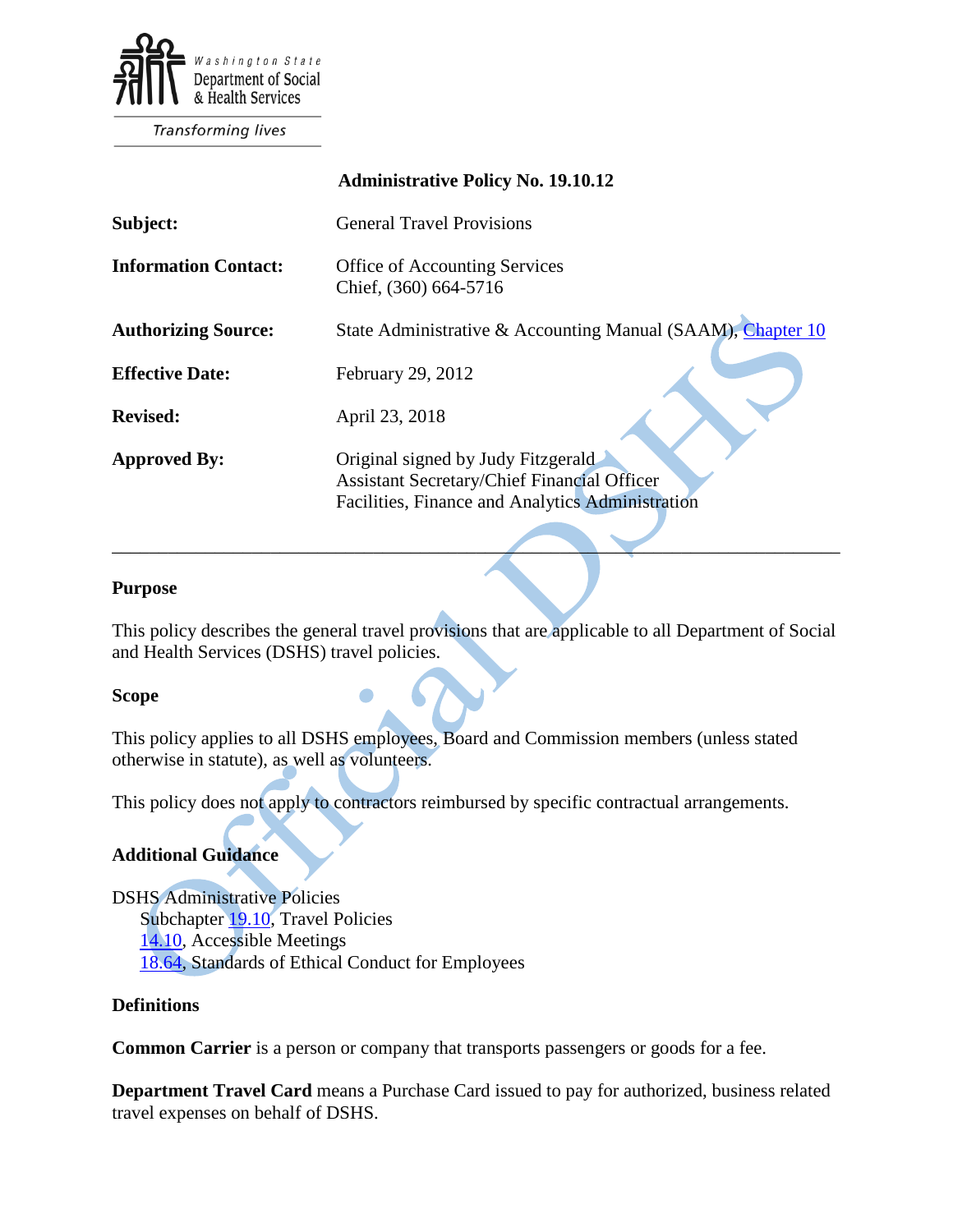**Economical** means direct financial, work-related costs that occur at the least cost to the state and which the state is responsible to pay.

**Official Residence** is the city, town, or other location where the traveler maintains their primary residence. For employees, this information is obtained from their personnel records. For nonemployees, this information is obtained from Form 09-415 (Authorization for Expenditures).

**Official State Business** means the activities performed by a state employee, volunteer, board or commission member as directed by their supervisor in order to accomplish state programs or as required by the duties of their position or office.

**Official Station** means the city, town, or other location where the traveler's office is located, or the city, town, or location where their work is performed on a permanent basis. When a traveler does not have a regular workplace, the city, town, or other location of their official residence is considered to be their Official Station. For the purposes of these travel regulations, Olympia, Tumwater and Lacey are considered to be the same official station. A traveler's official station is to be designated by their Appointing Authority and is to be determined by the needs of the agency and not assigned because it is the home or preferred living area of the traveler.

**Out-of-State** means travel anywhere outside the boundaries of the state of Washington; however, with respect to the requirement for prior authorization of out-of-state travel, travel to counties and/or cities in the states of Idaho and Oregon that are contiguous to the border between Washington-Idaho or Washington-Oregon are not considered out-of-state.

**Overnight Travel** means a traveler was in travel status substantially longer than an ordinary day's work, **AND** the traveler stopped for substantial sleep or rest.

**Per Diem** means daily travel costs covering both lodging expenses and subsistence expenses (meals, taxes & tips on meals, and incidental expenses) while in travel status.

**Qualified Prospective Employee** means an applicant for the position of Director, Deputy Director, Assistant Director, state supervisor or other personnel having both executive and professional status.

**Regular Workplace** means the location where the traveler normally performs his/her work (excludes meeting and conference rooms). This is normally the traveler's office, but if the traveler is not assigned to an office, it is the location where the majority of their work is performed.

**Reimbursement Request** means the request for travel reimbursement that is submitted using the Travel and Expense Management System (TEMS).

**Temporary Duty Station** means a fixed location where a traveler has been temporarily reassigned to work for a specific period of time which is less than one year. The temporary duty station becomes the traveler's official station after one year.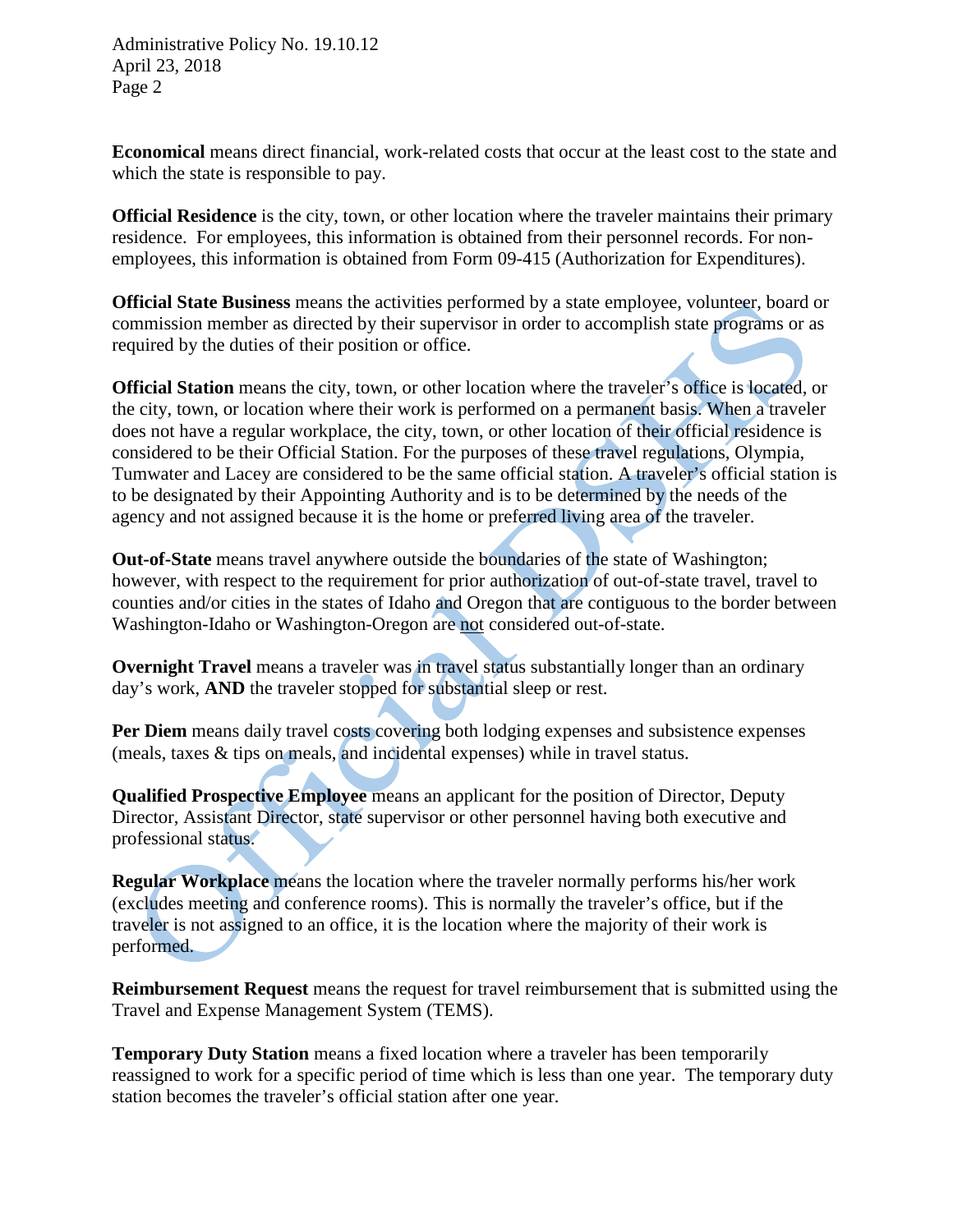**TEMS** is the software program used to process travel reimbursement requests and travel advances.

**Travel Status** refers to the official status of a traveler when the traveler is away from both their official residence and their official station on official state business, exclusive of commuting between the traveler's official station and official residence.

**Traveler** means any DSHS employee, officer, volunteer, board or commission member traveling on official state business.

### **Policy**

## **A. Out-of-State Travel Approvals**

Out-of-state travel must be pre-approved and requires additional approval as shown on the [Out-of-State Travel](http://one.dshs.wa.lcl/FS/Fiscal/Accounting/Travel/Documents/Out-of-State%20Travel.docx) document posted on the DSHS Travel Website.

### **B. Temporary Duty Station Assignments**

- 1. When a traveler has been reassigned to a temporary duty station, travel expenses incurred in traveling to the temporary duty station are paid and reimbursed in the same manner as travel to a business stop.
- 2. A review of the reassignment must be completed every 90 days by the Division Director or designee, to determine whether the traveler's temporary assignment should be extended or whether their permanent official station should be changed.

The Division Director or designee must ensure:

- a. The traveler has been notified of the possible federal tax implications of extending the temporary assignment for an indefinite period of time or for longer than one year; and
- b. A cost analysis has been performed to identify the most economical means of lodging (i.e. costs of lodging in apartment with kitchen facilities versus hotel and meal costs).
- 3. Copies of temporary duty station assignment letters must be sent to the DSHS Travel Desk (MS45842). The DSHS Travel Desk will track/verify the time a traveler is assigned to a temporary duty station and provide the DSHS Payroll Office with the information necessary to report any travel allowances or living expenses incurred for tax reporting purposes.
- 4. The DSHS Payroll Office will notify the employee and supervisor of any travel allowances received that will be reported on the W2 form at the end of the calendar year.

## **C. Compliance with the Americans with Disabilities Act (ADA)**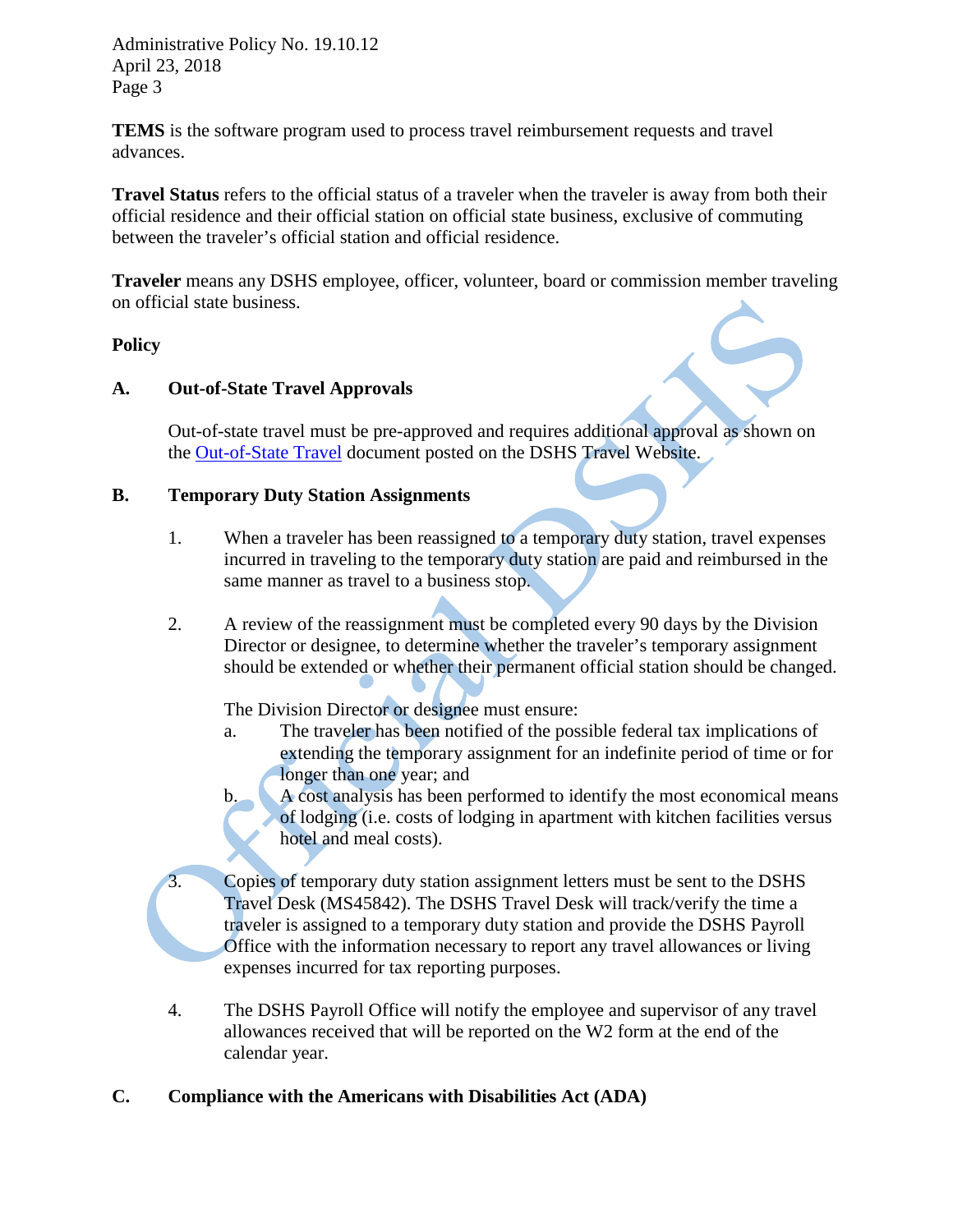- 1. All employees are to be afforded an equal opportunity to perform travel for official state business, even when the travel costs for the disabled traveler will exceed what would normally be most economical to the state. For example:
	- a. When a traveler uses a wheelchair and it is necessary to pay more for an airline ticket, so the traveler can fly on a larger airplane that can accommodate the wheelchair.
	- b. When a traveler flies out of Sea-Tac Airport because the traveler's disabilities cannot be accommodated at the local airport.
	- c. When a traveler has hearing or vision impairments and there is a cost of providing auxiliary aids and services to enable the traveler to successfully accomplish the purpose of the travel.
- 2. Compliance with the ADA is not required for non-employee travel, but is available to programs on a case-by-case basis as approved by the Assistant Secretary/Designee.
- 3. When extra costs are incurred, a notation must be added to the payment documentation stating that the extra costs were required to comply with the ADA. The ADA supporting documentation must remain confidential and the file location referenced on the travel reimbursement request.

## **D. Health & Safety of Travelers**

- 1. The health and safety of travelers is a top priority and consideration must be given to establishing and altering travel plans when hazardous inclement weather and other situations could threaten the health and safety of travelers. When this occurs, travelers should:
	- a. Promptly notify their supervisor about the change in travel plans, and
	- b. Note the reason for any additional expense on the supporting payment documentation.
- 2. When a traveler takes a leave of absence because they become incapacitated due to illness, or injury, that is **not due** to their own misconduct, the authorized reimbursement for meals and lodging may be continued during the leave period: a. Providing the traveler is able to travel, reimbursement is not to exceed in total, the cost authorized for motor vehicle car mileage or common carrier in returning the traveler to the official station or official residence, whichever is closer, and then back to the assignment.
- 3. When a traveler takes a leave of absence as a result of illness that **is due** to his/her own misconduct, the authorized reimbursement for meals, lodging, transportation and all other travel expenditures may not be continued during the leave period.

## **E. Personal Preference or Convenience of the Traveler**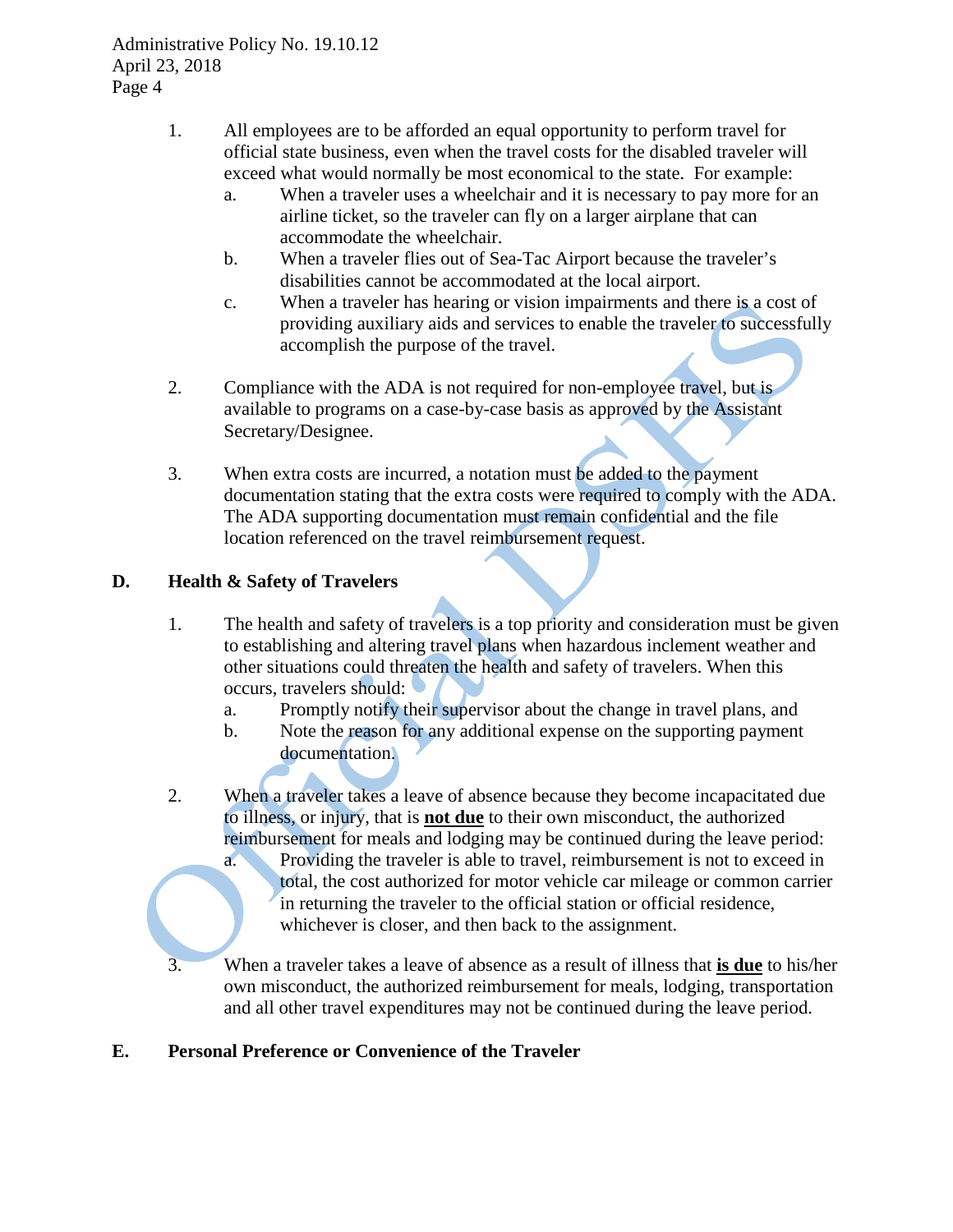- 1. If a traveler chooses to return to their official station or official residence when overnight travel would normally be required; they are eligible for the lesser amount of either:
	- a. The travel expense incurred in returning to the official station or residence (whichever is closer); or
	- b. The amount which would have been allowable (lodging, meals, etc.) had they stayed overnight.
- 2. No additional travel expenses will be paid for extra field time incurred when the traveler, for their own convenience, chooses to:
	- a. Travel to the destination in advance of the necessary time for arrival, or
	- b. Remain at the destination longer than is required.
- 3. A traveler may couple a vacation of other personal travel with a business trip when all the following conditions exist:
	- a. The primary purpose of the trip is official state business;
	- b. The traveler uses, where necessary, approved leave for the vacation or personal portion of the trip;
	- c. A cost comparison must be completed and retained with supporting documentation. Any additional expenses, over what would normally have been incurred had the trip occurred without any personal travel, are paid by the traveler;
	- d. The Approver must ensure that the total expenses incurred by the department for the trip, either as reimbursement through TEMS to the traveler, or charged to the Department Travel Card, does not exceed the total costs that would have been incurred without the personal travel;
	- e. The Traveler must contact the Travel Desk prior to any submission of expenses through TEMS for trips that combine both personal and business travel; and
	- f. Any portion of the airfare or common carrier fee that is to be covered by the traveler must be paid at the time of ticket purchase to DSHS.
- 4. Per-diem for extended travel time at the destination may be authorized and paid by the agency when there is a direct savings to the state. For example, if the traveler needs to work in Spokane two weeks in a row, it is more cost effective to pay for the per-diem over the weekend rather than multiple flights.
	- a. The calculation of the direct savings is to include a comparison of the commercial transportation costs; the per-diem costs; and, when applicable, the salary and fringe benefit costs of the traveler.
	- b. The cost comparisons are to be retained with the supporting payment documentation.

# **F. Job Interviews, State Exams**

1. Travel expenses incurred by a qualified prospective employee in traveling to and from an interview can be paid upon prior approval by the Appointing Authority/Designee of the interviewing position. Travel expenses may include: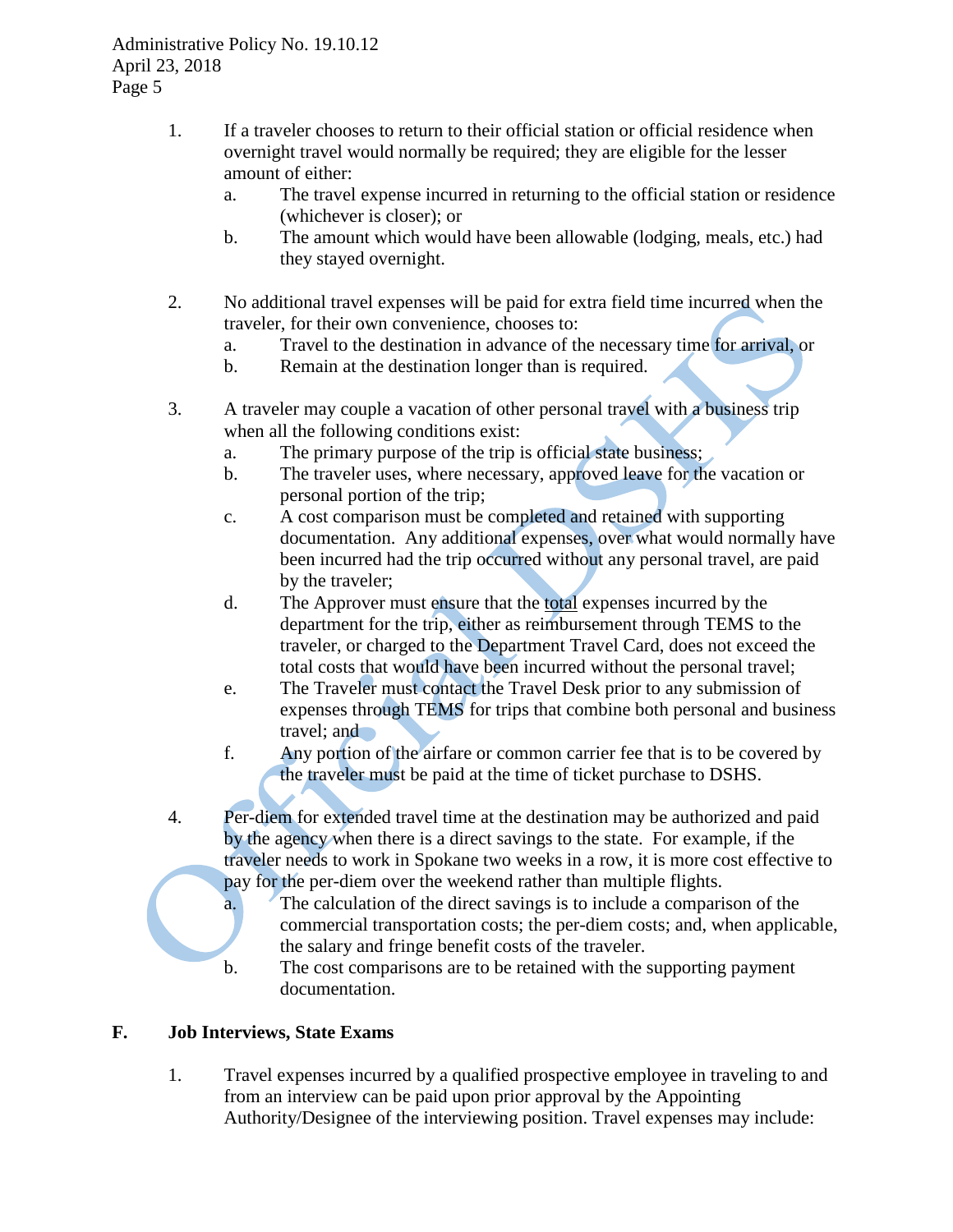- a. Transportation expenses;
- b. Per-diem expenses; and
- c. Other miscellaneous travel costs.
- 2. Payment or reimbursement of travel expenses must be:
	- a. In compliance with DSHS travel policies;
	- b. Reimbursed at the same rate as state employees; and
	- c. Documented to the same level of detail as required for state employees.
	- d. If registered in TEMS, may pay through TEMS. If not, pay by P-Card or A-19.
- 3. If the prospective employee is applying for a classified position, authorization must be received by the Agency Head/Designee of the interviewing position, prior to offering to pay the prospective interviewee for their travel expenses.

### **G. Payment of Travel Expenses**

- 1. TEMS is used to reimburse travelers for eligible travel expenses that are:
	- a. Paid for by the traveler

Instructions for requesting reimbursement of travel expenses through TEMS are located on the [Travel Website.](http://one.dshs.wa.lcl/FS/Fiscal/Accounting/Travel/Pages/default.aspx)

- 2. Personal financial resources can be used to pay for:
	- a. Meals
	- b. Lodging
	- c. Miscellaneous Travel Expenses (when policy does not require other method of payment)
	- d. Common Carriers
	- e. Airfare & Rental Cars (in emergencies when the Department Travel Card is unavailable)
- 3. The Department Travel Card must be used to pay for airfare.

The Department Travel Card may be used to pay for:

- a. Lodging (to include taxes and parking)
- b. Rental Cars (off contract rentals)
- c. Miscellaneous Travel Expenses (See DSHS Administrative policy 19.10.13 for definition)
- d. Common Carriers

The policies and procedures outlined in [DSHS Administrative Policy 13.21 –](http://one.dshs.wa.lcl/Policies/Administrative/DSHS-AP-13-21.pdf) [Department Travel Cards,](http://one.dshs.wa.lcl/Policies/Administrative/DSHS-AP-13-21.pdf) must be followed when using the Department Travel Card.

4. Direct payment can be made to a vendor for a traveler's meal and lodging expenses when prior written approval authorizing the direct billing has been